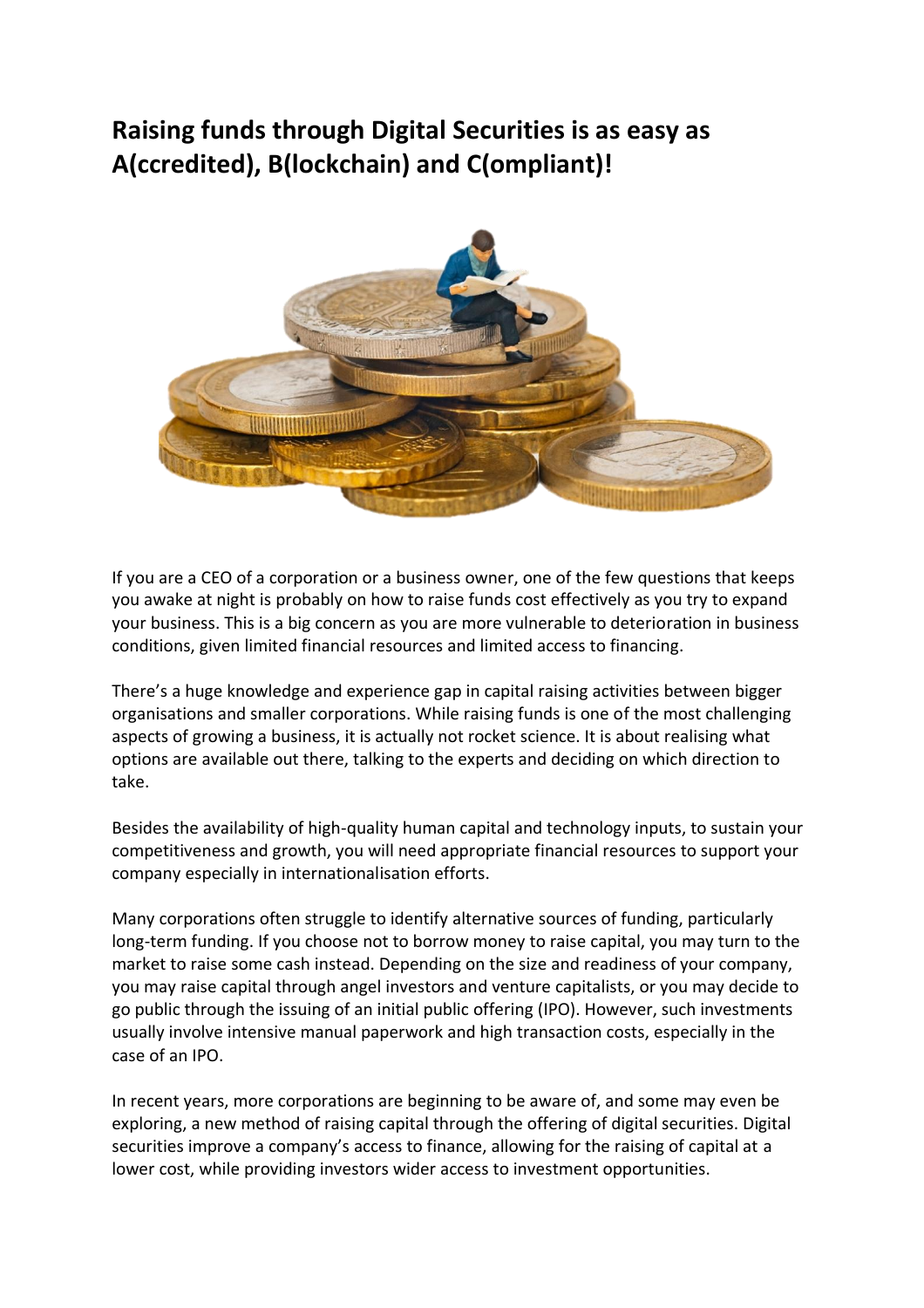## But what exactly is Digital Securities?

Digital securities are the new and improved version of traditional securities. They represent ownership in financial instruments such as equity, debt or real assets. Through blockchain technology, this digital representation of securities is subject to traditional securities laws, while promising easier and possibly, fully automated compliance solutions, such that intermediaries are no longer needed.

Before digital securities, there was not much liquidity in the private market. As such, it was difficult for companies to offer equity shares for sale to investors. The same goes for investors, with equity ownership in a privately-listed company being hard to achieve. While it can be done, it will take a lot of effort, time and money.

## Benefits of offering Digital Securities

Even if your company is at a stage where you are considering IPO, you will realise that the fees required for raising capital through an IPO are exorbitant. In addition, the success rate is not very encouraging. The reality is that many have tried, but very few have succeeded. The good news is that the offering of digital securities may prove to be a more cost-effective way of raising funds and could possibly stand a higher chance of success.

Through digital securities, your company is not limited to conducting a private placement with just one or a few investors. Rather, you will be able to offer it to a larger group of investors, without any geographical limitations. This makes it significantly easier to raise capital as there is available access to international investors. Investors will be able to trade at any time across time zones, which could lead to higher interest from investors. It is almost like "going public" in the private market but without having the cons of an IPO (i.e. heavy costs and time-consuming process).

### Capital markets, soon to be fully tokenized

There has been considerable uncertainty in the past, as to how digital securities should be considered within the law. Today, there are clear signs that traditional market infrastructure is adapting to token economy. Large institutions like HSBC, World Bank, NASDAQ, DBS, Standard Chartered, and many more are embracing the new reality of capital markets that are on a steady march to be fully tokenized.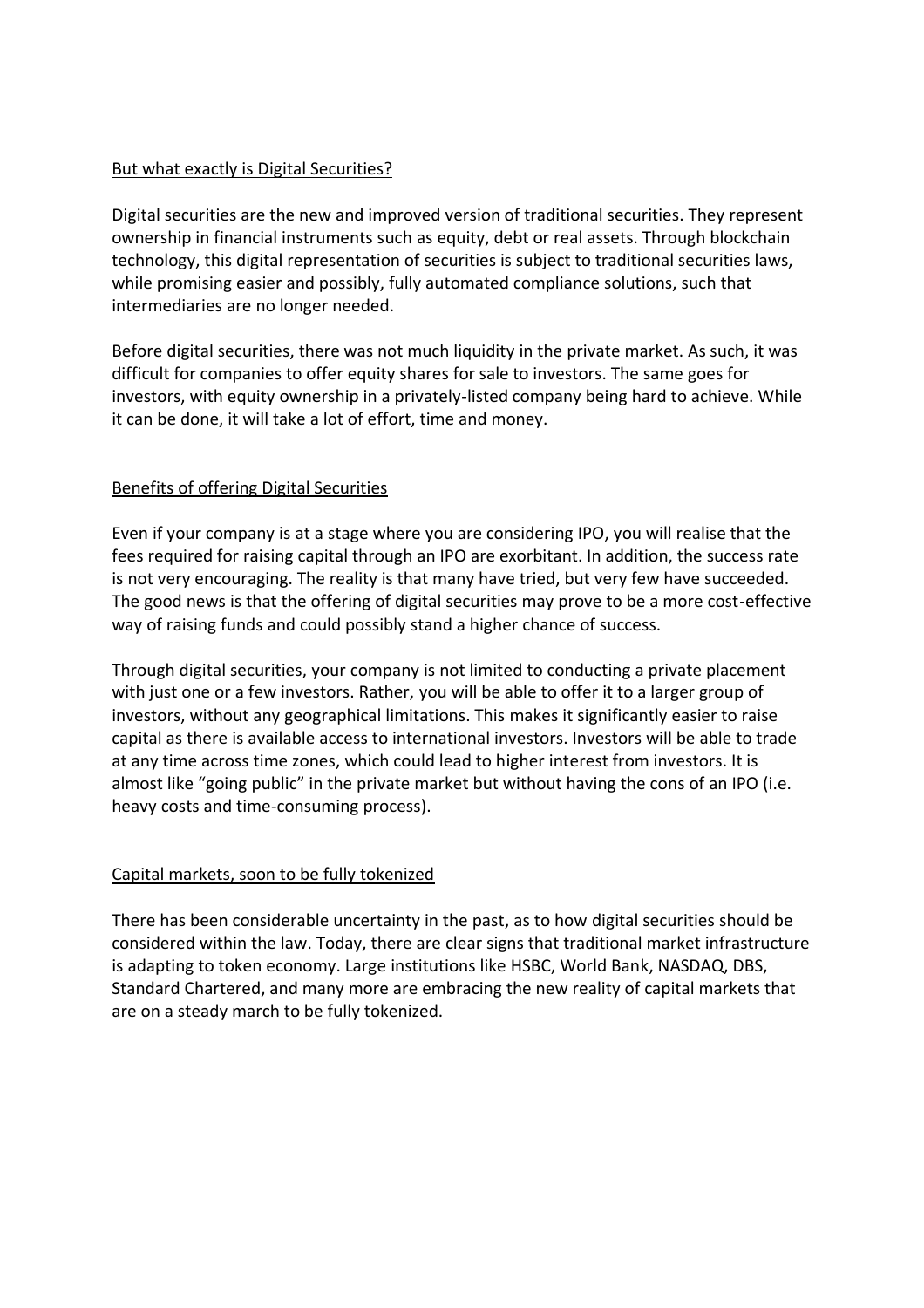

In recent years, a number of global regulators including Monetary Authority of Singapore (MAS) have shown commitment and enthusiasm for developing and regulating the growth of the digital assets industry, including digital securities, by building an ecosystem for it. With the ecosystem, corporations can rest assured that the solutions provided by licensed digital securities facilitators such as Propine, are safe, secure and regulatory compliant.

### How does Propine come into play in helping you to raise funds?

Propine is the first licensed digital securities provider in the world by the Monetary Authority of Singapore. From the traditional route of raising funds through an IPO, to smaller series of funding rounds and debt financing, nothing is quite like the offering of digital securities, which makes it more accessible and efficient using blockchain technology.

We work within a legally compliant framework to develop and issue a security token, take custody of your digital securities and have a means through our extensive network for you to raise capital through internationally accredited investors, broker dealer and distribution through our digital securities exchange partners.